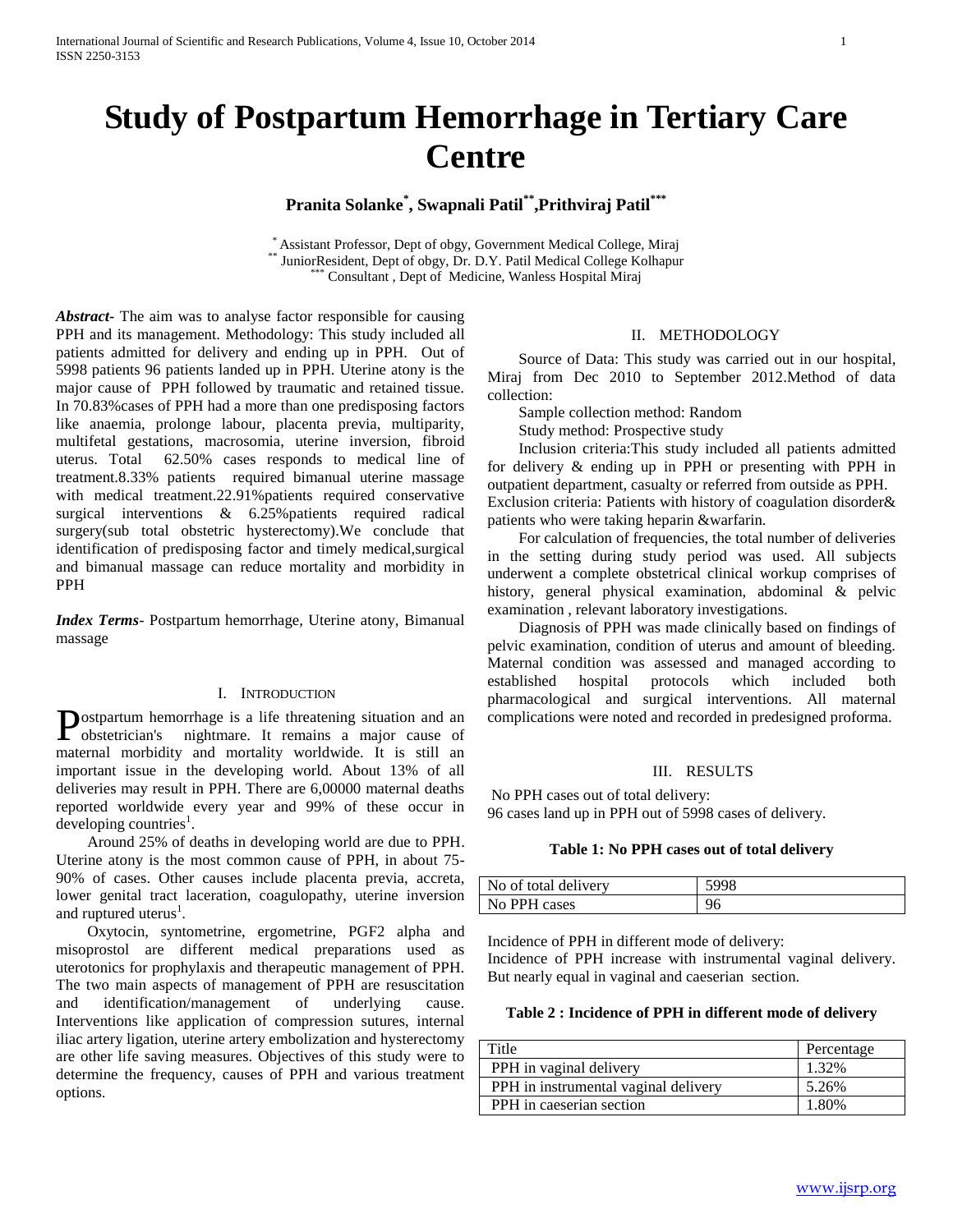# Causes of PPH

Atony was present in 79.17% of cases, traumatic was in 16.67% &retained placenta in 4.16%.

# **Table 3: Causes of PPH** Causes of PPH Total cases Percentage Atony 76 79.17% Traumatic 16.67% Retained placenta  $\boxed{4}$  04.16%

# Treatment of PPH:

 Total 62.50% cases responds to medical line of treatment.8.33% patients required bimanual uterine massage with medical treatment.22.91%patients required conservative surgical interventions & 6.25% patients required radical surgery.

# **Table 4: Treatment of PPH**

| Treatment                |                       | Total<br>cases | Percentage |
|--------------------------|-----------------------|----------------|------------|
| Medical                  |                       | 60             | 62.50%     |
| Medical<br>massage       | uterine<br>+ Bimanual | 08             | 08.33%     |
| Surgical<br>Conservative |                       | 22             | 22.91%     |
|                          | Radical               | 06             | 06.25%     |

Maternal mortality:

Only one patient died due to PPH out of 96 patient

#### **Table 5:Maternal mortality**

# **Table 6: Incidence of PPH in different study.**

| Present study                            | 1.6% |
|------------------------------------------|------|
| Lu, MC, Fridman et al study <sup>2</sup> | 2.4% |

Incidence PPH associate with different mode of delivery:

- Present study show 5.26% incidence of PPH in all instrumental deliveries, incidence lower with caeserian section i.e. 1.80%.
- In Combs and colleagues study incidence of PPH with instrumental deliveries is 3%.
- In Magann and colleagues study incidence of PPH with caeserian section is 2.25%.

# **Table 7: Incidence PPH associate with different mode of delivery**

| Mode<br>of    | Instrumental | Vaginal  | Caeserian |
|---------------|--------------|----------|-----------|
| delivery      | delivery     | delivery | section   |
|               |              |          |           |
| Present study | 5.26%        | 1.32%    | 1.80%     |
|               |              |          |           |
| Combs<br>and  | 3%           |          |           |
| colleagues    |              |          |           |
| study         |              |          |           |
| and<br>Magann |              |          | 2.25%     |
| colleagues    |              |          |           |
| study         |              |          |           |

Uterine atony:

- Present study show uterine atony is the major cause of PPH i.e. 79.17% cases .
- In study by Anderson J, Etches D, Smith D., Uterine atony, the most common cause of postpartum haemorrhage, is reported in 70% of cases.
- In study done by Dildy GA uterine atony was present in 80% of cases.

#### **8: Table Uterine atony**

| Total no PPH cases | 96 | Name of study | %      |
|--------------------|----|---------------|--------|
| Mortality          |    |               |        |
|                    |    | Present study | 79.17% |

# IV. DISSCUSSION

Incidence of PPH in different study.

- In present study, 96 mothers were having postpartum haemorrhage during study period giving incidence of 1.60%.
- A study by Lu, MC, Fridman, M, Korst, LM et al., found incidence of 2.4% of deliveries.

| Anderson           |  | and colleagues 70% |     |
|--------------------|--|--------------------|-----|
| study <sup>5</sup> |  |                    |     |
| Dildy $GA^6$       |  |                    | 80% |
|                    |  |                    |     |

Medical line of management:

• In study done by Soriano D and colleagues observed that Oxytocin is an effective first-line treatment for postpartum haemorrhagem10 international units (IU)